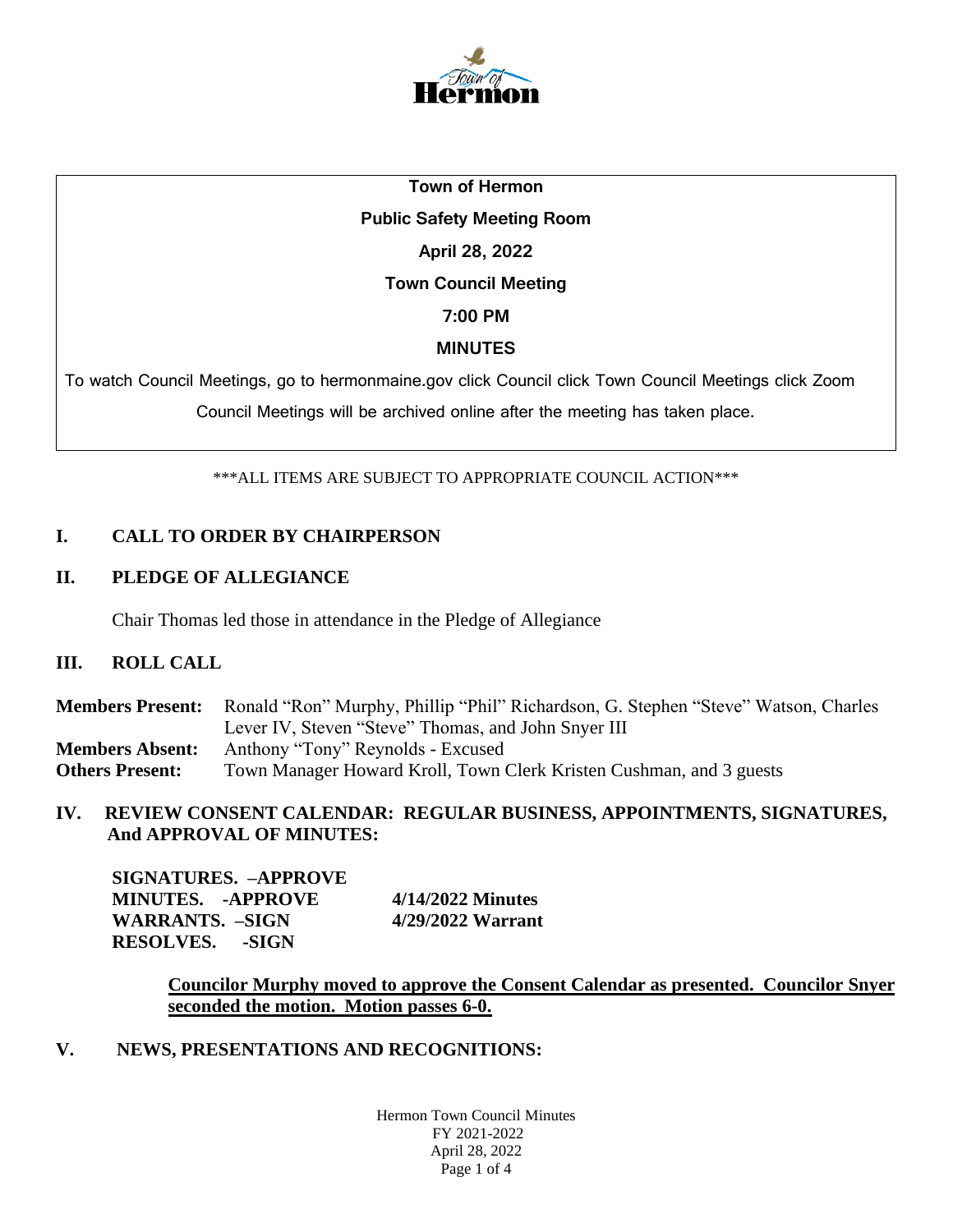

- **VI. PUBLIC ITEMS OR COMMENTS: (***Items Not Already on Agenda)*
- **VII. PUBLIC HEARINGS:**
- **VIII. COMMITTEE REPORTS:**
- **IX. SCHEDULED AGENDA ITEMS:**
	- **A. OLD BUSINESS:**
		- **R21-22-26 Consider** appointing two residents to the Comprehensive Plan Review Ad-Hoc **Committee**

**Councilor Murphy moved to approve R21-22-26 additional members as follows: Kristan Rancourt, Gregory Newell, Josh Pelletier, Deborah Langille and Richard Guthrie. Councilor Snyer seconded the motion. The motion was accepted unless doubted. Motion carries.**

- **B. NEW BUSINESS:**
- **C. WORKSHOPS:**

**FY23 Municipal Budget**

**Manager Kroll gave an overview of the working copy of the FY 23 budget.**

**Overall revenues for FY 2023 will realize an increase of an estimated \$636,124 while expenses are increased by \$767,131 resulting in a net increase of \$131,007.**

Various drivers for the increase in expenses:

- ✓ **County tax increased by \$64,000**
- ✓ **Snowplow contract increased by \$25,932 as per contract.**

✓ **Economic Development projects increased by \$282,714 due to agreements with Mathews Brothers and paving one of the industrial parks.**

✓ **County Law Enforcement agmt increased by \$14,725, year 3 of 5-year contract.** 

✓ **Additional paving of town owned roads increased by \$258,494. This was off set by not funding the Highway Reserve account at \$250,000.** 

> Hermon Town Council Minutes FY 2021-2022 April 28, 2022 Page 2 of 4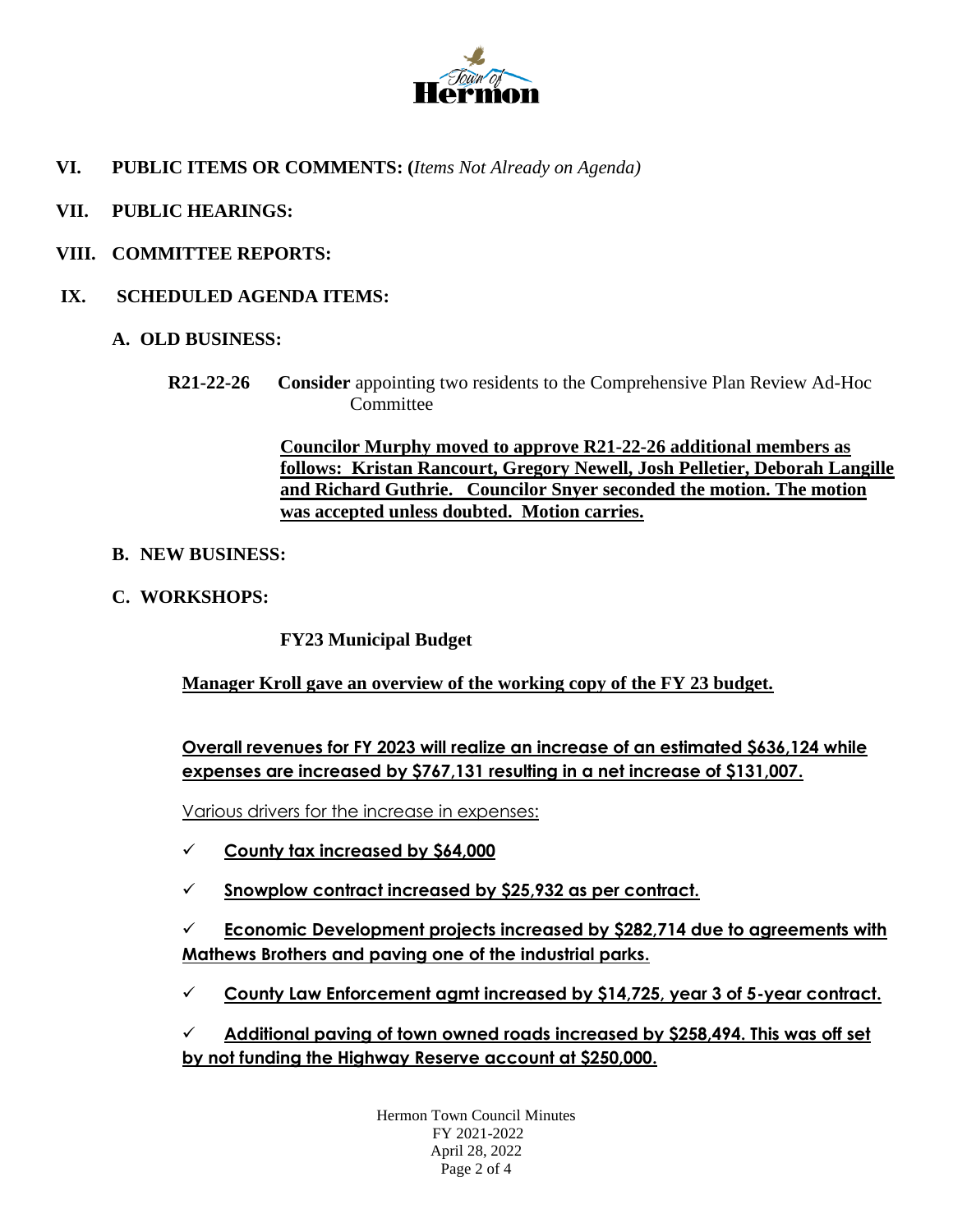

✓ **Utility costs for electricity increased across the municipality by nearly \$20,000 or roughly 40% to further add to the operational costs #2 heating fuel and vehicle fuel increased by nearly \$12,000.**

✓ **Curbside trash pickup increased by \$9,422 due to increase in fuel costs, additional stops, and inflation.** 

Increased revenues to offset the additional expenses recommended as follows:

- ✓ *TIF Revenues- \$286,124 increase*
- ✓ *Vehicle Excise Tax-\$100,000 increase*
- ✓ *Undesignated Fund Balance- \$100,000 increase*
- ✓ *State Revenue Sharing- \$150,000 increase*

In addition to the budget, budget summary and budget message, I have provided the account details so you can review before we begin the budget workshop scheduled for **28 April 2022**.

The proposed town manager's FY23 municipal budget does not include the cost of education or any new valuation that may be obtained from new construction.

I recommend that we conduct the following budget workshops:

**Thursday, 28 April 2022**------ Review proposed municipal budget.

**Thursday, 5 May 2022**------ Review proposed municipal budget and Interim Superintendent Micah Grant presents the proposed FY23 School Department Budget.

**Thursday, 26 May 2022**----- Continued review of proposed FY 23 School Department and municipal budgets with Town Council approving/recommending both budgets for annual town meeting scheduled for Thursday, June 16, 2022.

As you review the information, should you have any questions, please feel free to contact me.

## **D. OTHER ITEMS: (from Table Package)**

# **X. APPOINTMENTS:**

Hermon Town Council Minutes FY 2021-2022 April 28, 2022 Page 3 of 4